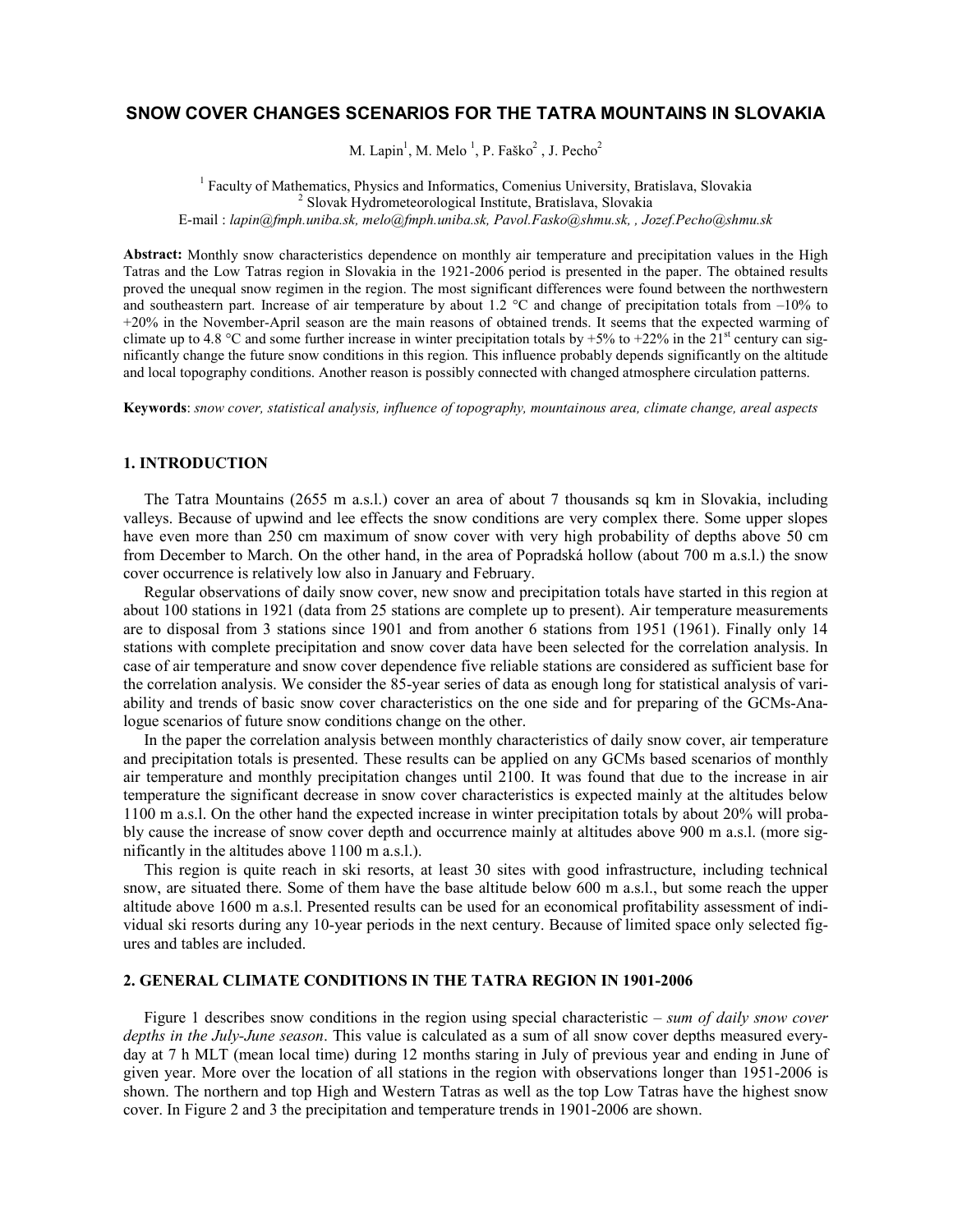

Figure 1: Sum of daily snow cover depths [cm] during the whole July-June snow season in 1920/21-2005/06 period and location of all considered stations in the region (the mean snow cover dept can be obtained by dividing of this values by mean number of snow cover days; the station 21060 lies near to Liptovský Mikuláš city, Červený kláštor lies to the north east from Osturňa and Telgárt lies about 20 km to the south from Liptovská Teplička).



Figure 2: Winter season (November-April) precipitation totals at 6 stations (POP – Poprad, 694 m, TAL – Tatranská Lomnica, 827 m, SPL – Štrbské Pleso, 1354 m, VBO – Vyšná Boca, 930 m, LHR – Liptovský Hrádok, 640 m, MED – Tvrdošín Medvedzie, 618 m) in the High and Low Tatras region in 1901/02 – 2005/06 period.

Figure 2 shows that the winter season precipitation trend is different within the region, while at Poprad and Liptovský Hrádok (hollows) precipitation totals are decreasing, in the northern slopes, or near center of mountains precipitation totals are increasing (or have insignificant trends, Štrbské Pleso, Vyšná Boca). Figure 3 presents general increasing trend of air temperature, both for winter and summer seasons (at Liptovský Hrádok it makes 1.3 °C for summer season and 0.9 °C for winter season per century.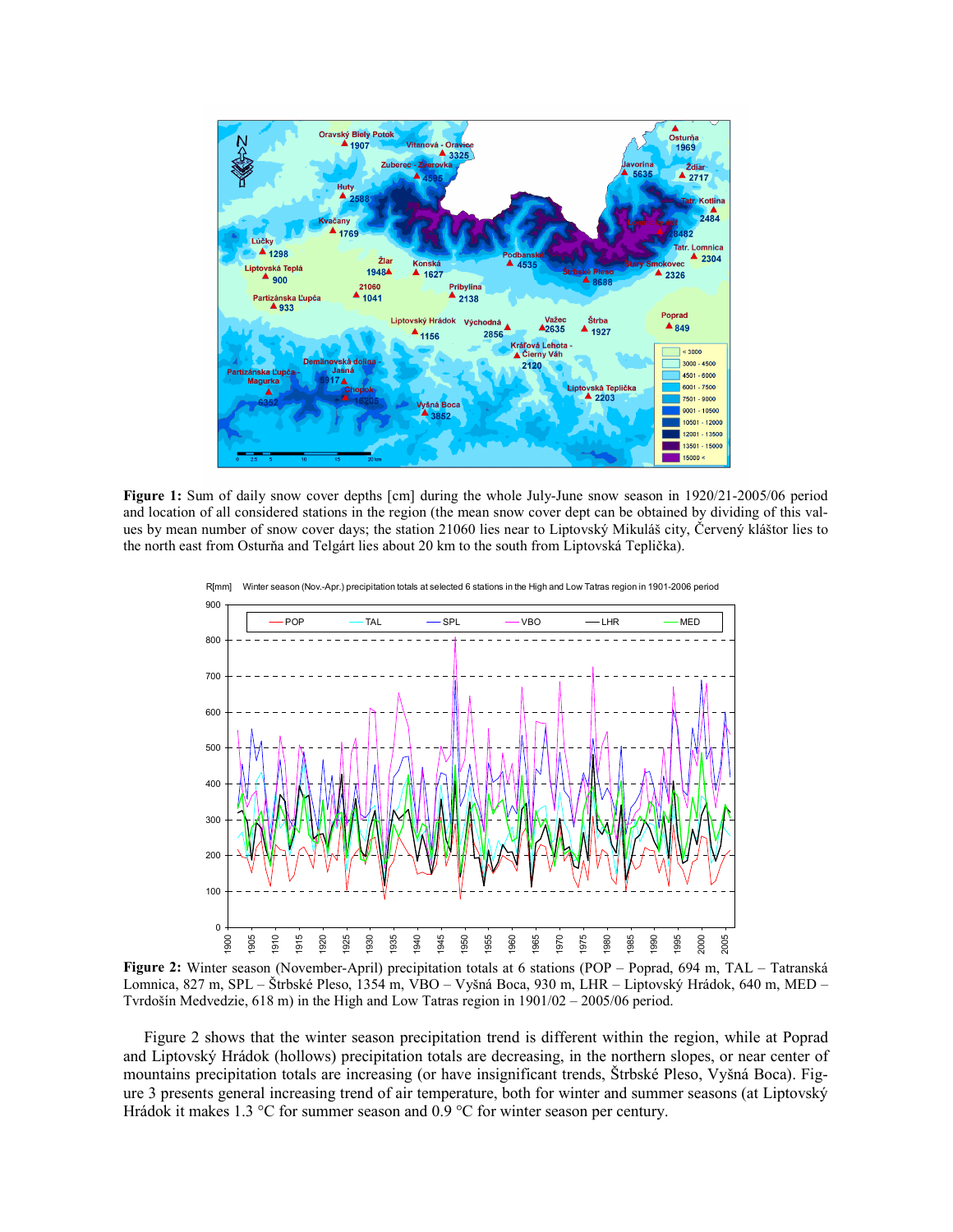

Figure 3: Annual, summer season (May-October) and winter season (November-April) air temperature means at the Liptovský Hrádok station (640 m a.s.l.) in 1900-2006 (this station roughly represents the temperature trends in the whole region, just some stations above hollows have higher rise of winter season mean temperature.

#### 3. CORRELATION OF SNOW COVER, TEMPERATURE AND PRECIPITATION

The correlation analysis was done for every month and all reliable stations in the region. Some stations have reliable series only in 1931-2006 or 1951-2006 periods, so correlation coefficients and graphs for all relevant periods have been compared. It seems that correlation between snow characteristics and air temperature as well as between snow characteristics and precipitation totals are quite conservative without serious differences among different periods. Because of huge number of results, only data concerning all winter season are presented. Snow characteristics (number of days with snow depth  $\geq 1$  cm and  $\geq 20$  cm, sum of daily snow cover depths  $\geq$ 1 cm and  $\geq$ 20 cm) in whole July to June season were correlated with mean air temperatures and precipitation totals in November – April season. Selected results are in Tables 1 and 2.

Table 1: Example of correlation analysis between snow cover characteristics (N1, N20 – number of days with snow cover  $\geq$ 1 cm and  $\geq$ 20 cm, S1, S20 – sum [cm] of daily snow cover depths  $\geq$ 1 cm and  $\geq$ 20 cm) in the whole season July to June (12 months) and mean air temperature in winter season (November – April) at the stations Poprad, Štrbské Pleso, Lipt. Hrádok, Červený Kláštor and Telgárt in 1951/52 – 2005/06 winter seasons (H – altitude, r – correlation coefficient, dN1, dN20, dS1, dS20 – change of snow cover characteristics at increase of mean air temperature by  $1 \degree C$ ).

| H[m]     | Station | $T(XI-IV)$ $r(N1)$ $r(N20)$ $r(S1)$ $r(S20)$ |         |         |         |         | N <sub>1</sub> | N <sub>20</sub> | S <sub>1</sub> <sub>cm</sub> <sub>1</sub> | S <sub>20</sub> | dN <sub>1</sub> |        | dN20 dS1[cm]                | dS20      |
|----------|---------|----------------------------------------------|---------|---------|---------|---------|----------------|-----------------|-------------------------------------------|-----------------|-----------------|--------|-----------------------------|-----------|
|          | 694 POP | $-0.5$                                       | $-0.60$ | $-0.42$ | $-0.53$ | $-0.41$ | 80.6           | 12.2            | 883.6                                     | 387.7           | $-10.9$         | $-7.5$ | $-357.5$                    | $-285.6$  |
| 1354 STP |         | $-2.4$                                       | $-0.47$ | $-0.49$ | $-0.39$ | $-0.39$ |                |                 | 157.4 124.3 8678.7 8392.4                 |                 | $-8.2$          |        | -14.5 -1477.9               | $-1537.4$ |
|          | 640LHR  | 0.0                                          | $-0.61$ | $-0.48$ | $-0.56$ | $-0.46$ | 87.9           |                 | 20.6 1170.8                               | 642.6           | $-11.6$         | $-9.9$ | $-398.5$                    | $-353.0$  |
|          | 465 CEK | $-0.3$                                       | $-0.59$ | $-0.45$ | $-0.46$ | $-0.39$ | 91.5           | 28.7            | 1480.7                                    | 938.4           | $-10.8$         | $-9.0$ | $-362.1$                    | $-311.3$  |
| 901 TEL  |         | $-1.4$                                       | $-0.59$ | $-0.57$ | $-0.54$ | $-0.53$ | 108.6          |                 | 55.4 2997.4 2544.4                        |                 | $-13.5$         |        | $-20.3$ $-1149.4$ $-1175.0$ |           |

From Table 1 it follows that at consideration of mean temperature increase the relatively more significant changes can be expected at the stations with lower altitude and poor snow conditions (Poprad) and less significant at higher stations with high precipitation totals (Štrbské Pleso). Projected temperature scenarios for Slovakia show mean temperature increase up to 4 °C in time frame 2075 (by Table 3), so also in some lower localities round the Tatras only poor snow conditions can be expected compared to past century. On the other hand the influence of increasing precipitation is much more significant in higher altitudes (Štrbské Pleso).